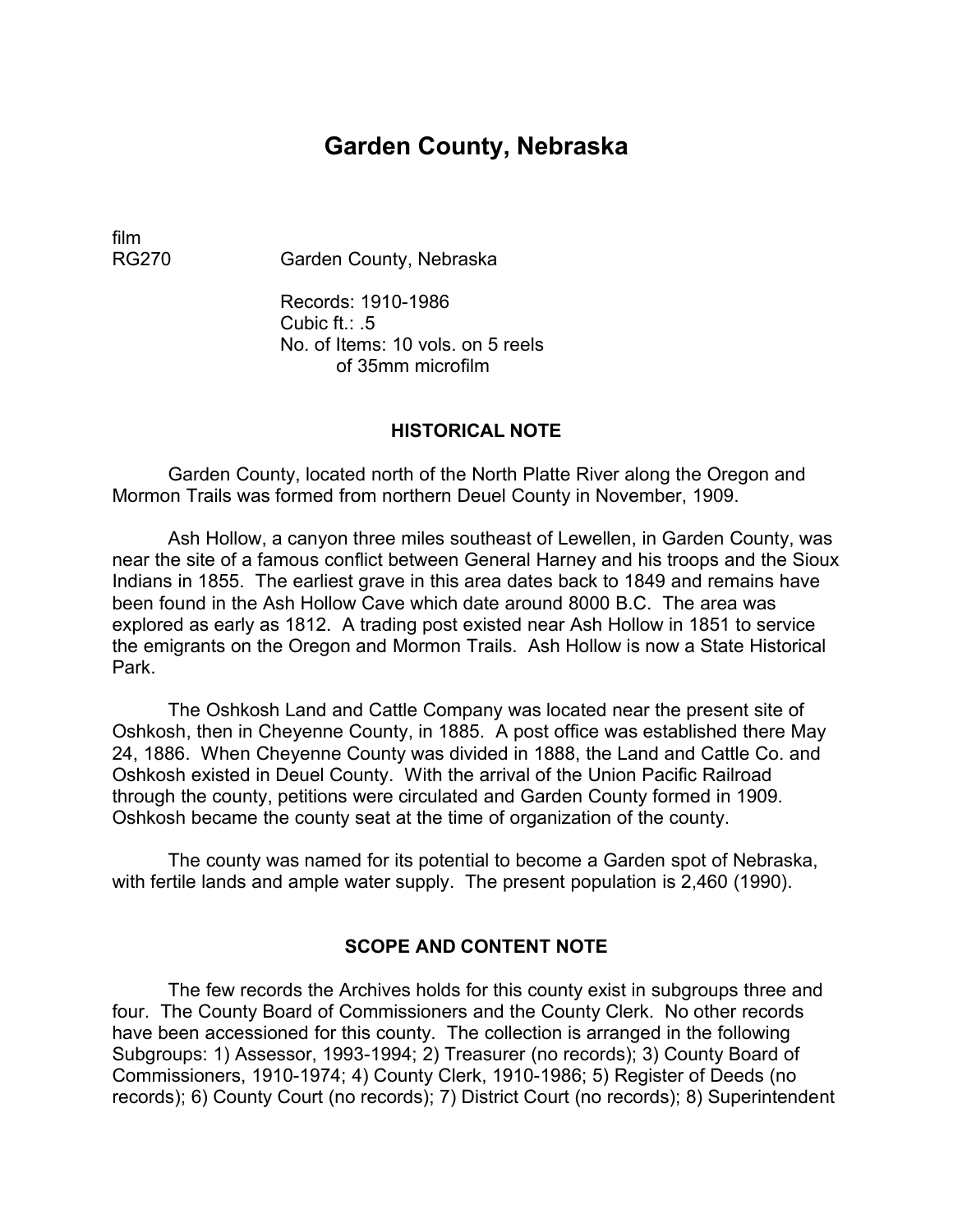of Schools (no records); and 9) School District Records (no records).

The Archives holds in the security microfilm collection of the Nebraska Department of Revenue, duplicate fiche of the property tax rolls of Garden County for 1993-1994. This fiche ADDED ENTRIES:

MARRIAGES--NEBRASKA--GARDEN COUNTY COUNTY GOVERNMENT--RECORDS AND CORRESPONDENCE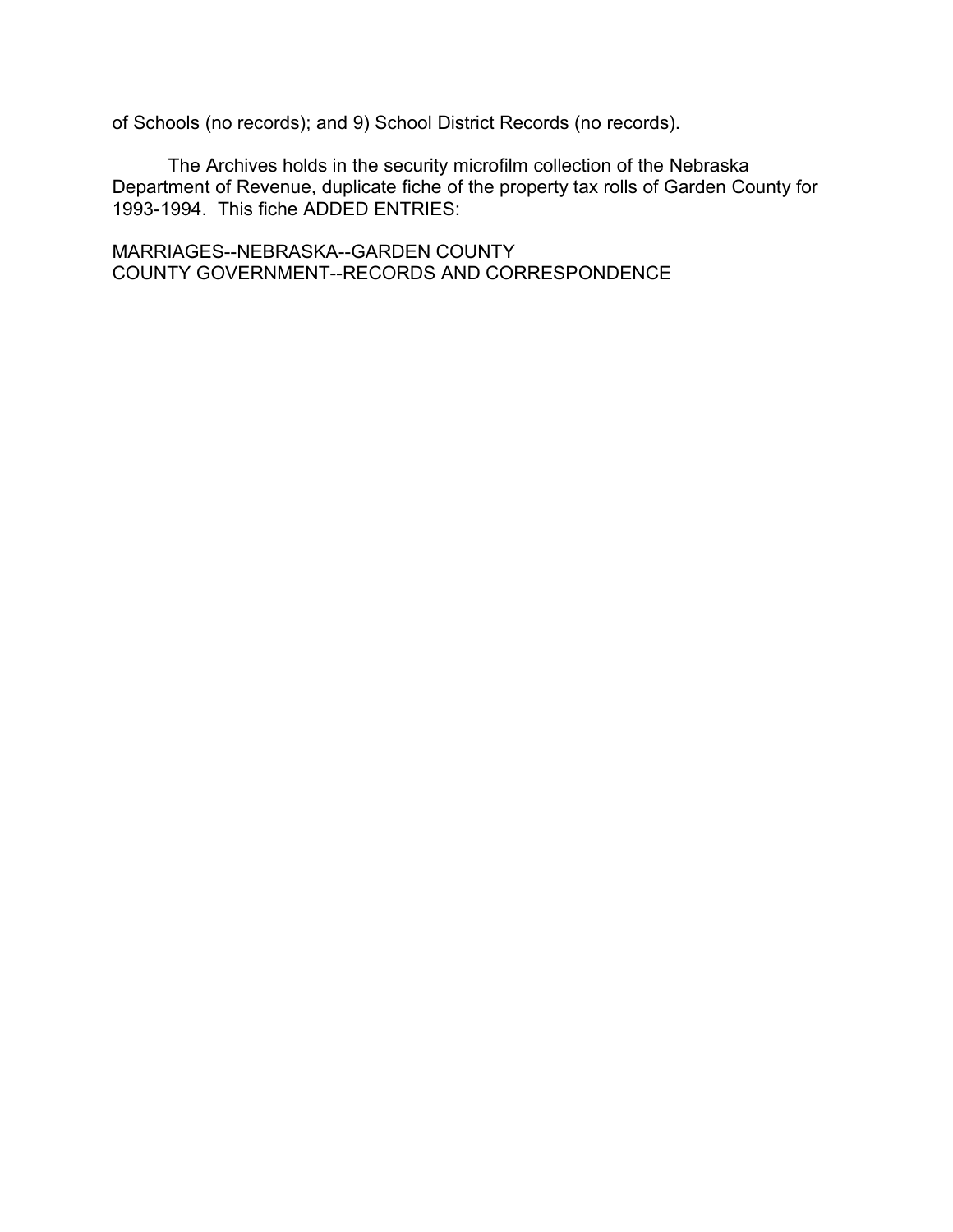#### **film** #<sup>3</sup> **RG270 Garden County, Nebraska**

created as part of the County Administered Property System (CAPS) program which generates alpha tax rolls at the Department of Revenue. To access this fiche, contact Archives personnel.

Subgroup Three, County Board of Commissioners, contains the minutes of meetings of the board, 1910-1974. This microfilm was copied from security microfilm held by the Archives.

The only other records held for this county consist of marriage volumes, 1910- 1986, microfilmed by the Genealogical Society of Utah in 1995, in conjunction with the Nebraska State Historical Society and with the cooperation of county officials.

#### **DESCRIPTION**

#### SUBGROUP ONE ASSESSOR, 1993-1994

Item 1 Tax Rolls, 1993-1994 on microfiche

(contact Archives staff for access)

The Archives holds Assessments records for Deuel County, 1889-1909 (see RG268)

SUBGROUP TWO TREASURER

The Archives holds no records for the Garden County Treasurer The Archives holds Tax Lists for Deuel County, 1889-1909. (see RG268)

SUBGROUP THREE COUNTY BOARD OF COMMISSIONERS, 1910-1974

film

| <b>SERIES ONE</b> | COUNTY BOARD PROCEEDINGS, 1910-1974 |  |
|-------------------|-------------------------------------|--|
|-------------------|-------------------------------------|--|

V.1 pp.1-4 are blank p.5 - Proceedings, Jan. 14, 1910 thru p.698 - Proceedings, July 2, 1928 V.2 p.1 - Proceedings, June 30, 1928 thru p.683 - Proceedings, January 3, 1939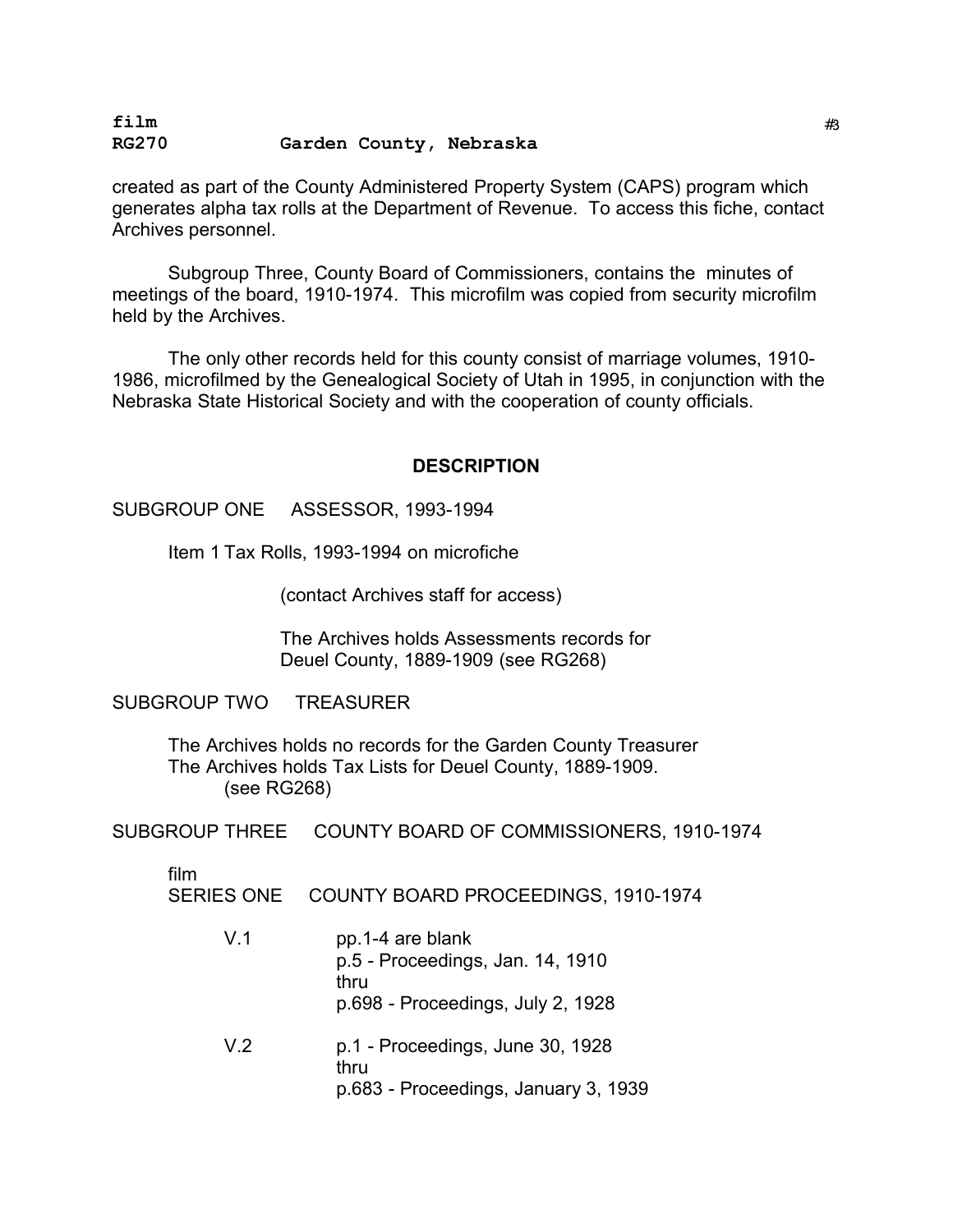| film<br><b>RG270</b> | Garden County, Nebraska |                                                                                       | #4 |
|----------------------|-------------------------|---------------------------------------------------------------------------------------|----|
|                      | V 3                     | p.1 - Proceedings, January 10, 1939<br>thru<br>p.701 - Proceedings, December 12, 1950 |    |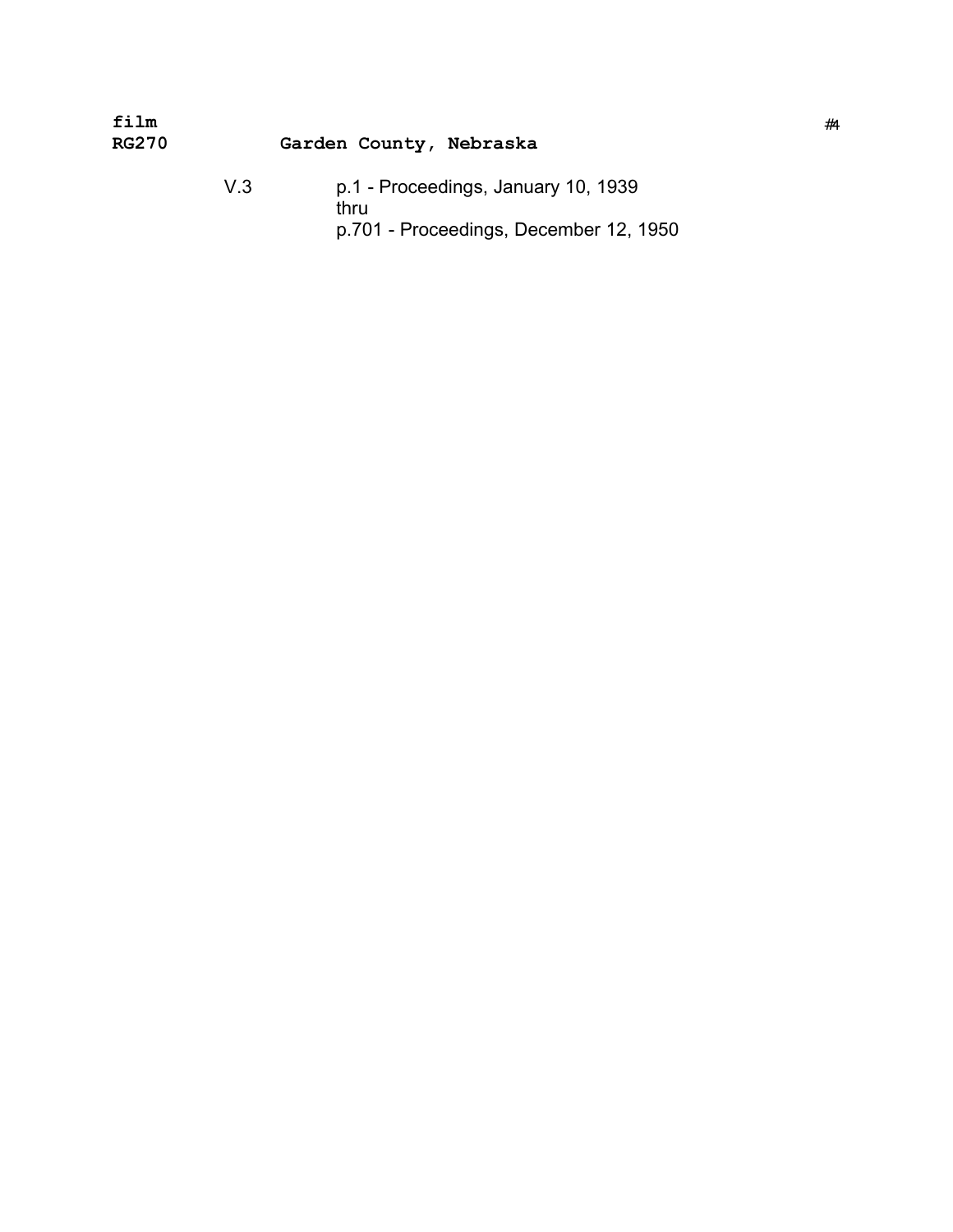**film** #<sup>5</sup>

#### **RG270 Garden County, Nebraska**

SUBGROUP THREE COUNTY BOARD OF COMMISSIONERS (cont)

# film<br>SEF

| SERIES ONE | <b>COUNTY BOARD PROCEEDINGS (cont)</b> |
|------------|----------------------------------------|
|------------|----------------------------------------|

| V.4 | p.1 - Proceedings, January 2, 1951<br>thru<br>p.698 - Proceedings, November 1, 1960 |
|-----|-------------------------------------------------------------------------------------|
| V.5 | p.1 - Proceedings, November 15, 1960<br>thru<br>p.698 - Proceedings, April 14, 1969 |
| V.6 | p.1 - Proceedings, April 28, 1969<br>.                                              |

thru p.525 - Proceedings, October 28, 1974

#### film

SERIES ONE COUNTY BOARD PROCEEDINGS - MICROFILM RECORD RMA1983 (1974)

NOTE: Copies from security microfilm. Agency Roll numbers differ from numbers assigned by the Archives

| Roll #1<br>1523 pp.<br><b>SF Copy</b><br>AR #44<br>Dupe neg.<br>SF11017 | County Board Proceedings, Vol. #1<br>p.5 - January 15, 1910<br>thru<br>County Board Proceedings, Vol. #2<br>p.499 - June 1, 1936                                |
|-------------------------------------------------------------------------|-----------------------------------------------------------------------------------------------------------------------------------------------------------------|
|                                                                         | NOTE: Roll begins with Mortgages cont.<br>Bk 29, p.617 (5/4/1973) thru<br>Bk 30, p.232 (10/30/1974)<br>Commissioners volumes immediately follow<br>this record. |
| Roll #2<br>1532 pp.<br><b>SF Copy</b><br>AR #45<br>Dupe neg.<br>SF11018 | County Board Proceedings, Vol. #2 cont.<br>p.500 - June 1, 1936 cont.<br>thru<br>County Board Proceedings, Vol. #4<br>p.647 - April 1, 1960                     |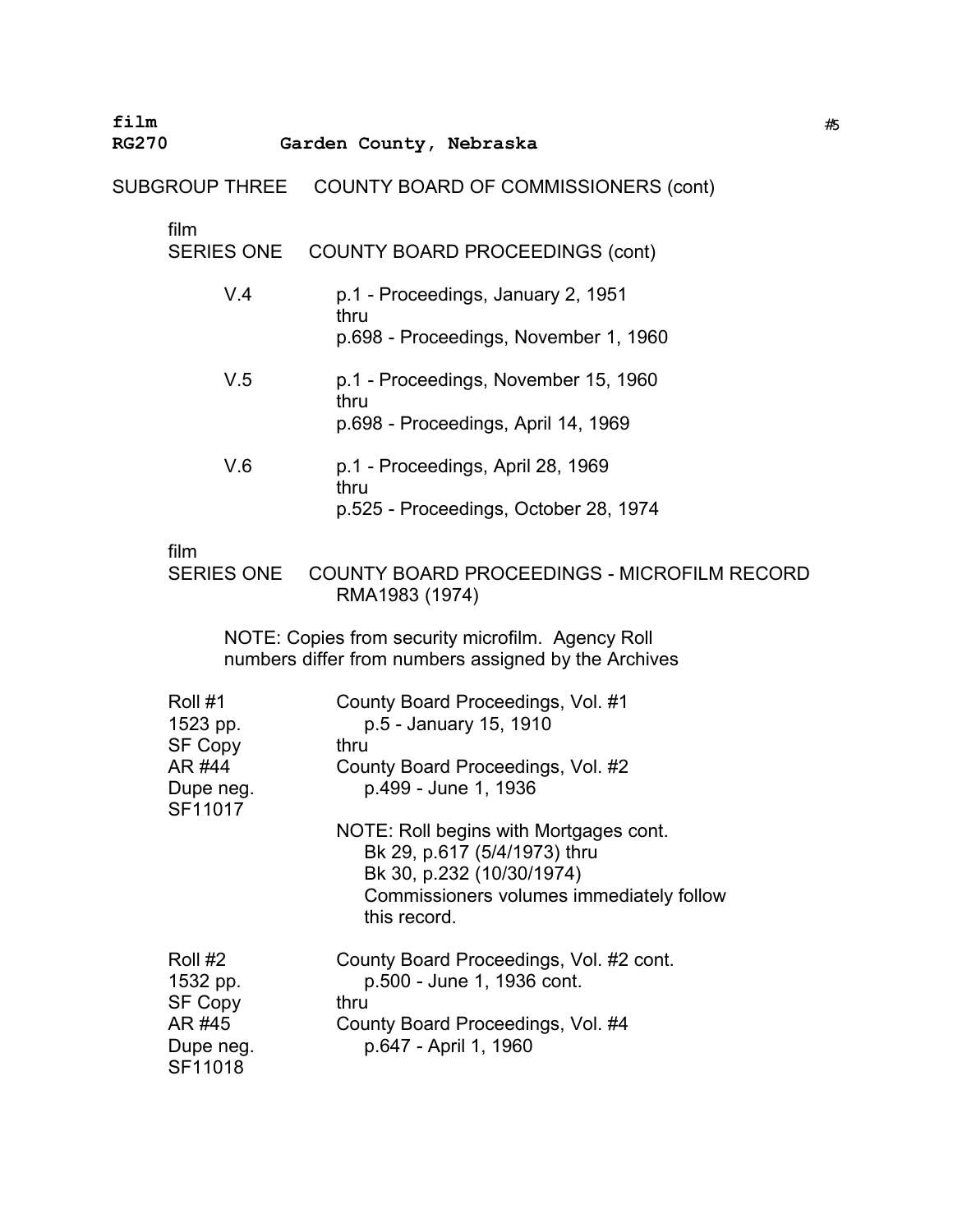### **film**

**RG270** 

#### **Garden County, Nebraska**

Roll #3<br>1274 pp. County Board Proceedings, Vol. #4 cont. p. 648 - April 1, 1960 cont. SF Copy thru<br>AR #46 Cour AR #46 County Board Proceedings, Vol. #6<br>Dupe neg. p.525 - October 28, 1974 p.525 - October 28, 1974 SF11019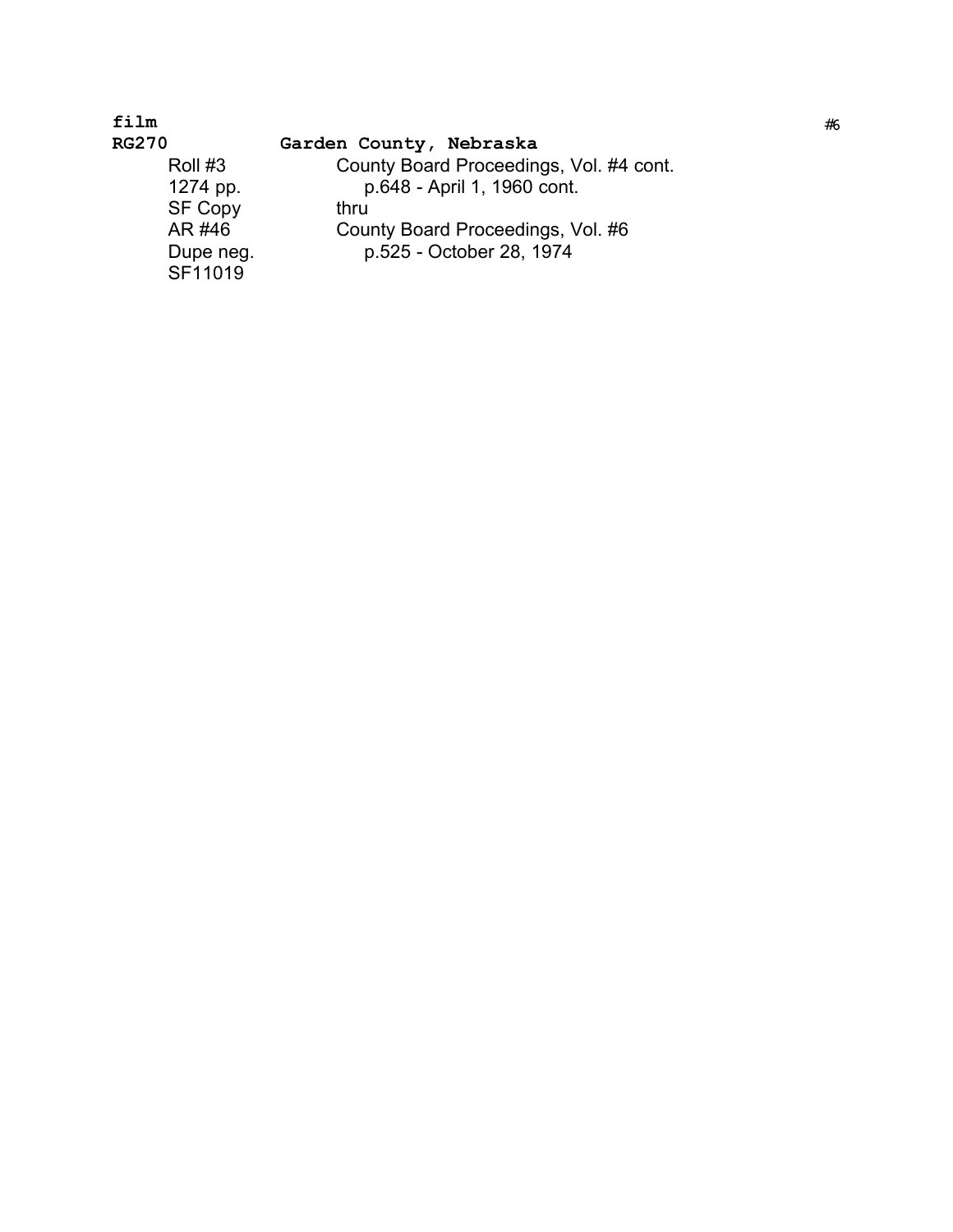| film<br><b>RG270</b> |                                    | Garden County, Nebraska                                                                                                                                                                                          | #7 |
|----------------------|------------------------------------|------------------------------------------------------------------------------------------------------------------------------------------------------------------------------------------------------------------|----|
|                      |                                    | SUBGROUP FOUR COUNTY CLERK, 1910-1986                                                                                                                                                                            |    |
|                      | film<br><b>SERIES ONE</b>          | MARRIAGE RECORDS, 1910-1986                                                                                                                                                                                      |    |
|                      |                                    | NOTE: The Archives holds marriage records for<br>Cheyenne County, 1870-1888 (see RG259).                                                                                                                         |    |
|                      | V.1                                | Marriage Record, Vol. #1<br>Index, A-Z<br>p.1, Gault-Sprague, February 21, 1910<br>thru<br>p.317, Noret-Trosee, July 23, 1923                                                                                    |    |
|                      | V.2                                | Marriage Record, Vol. #2<br>Index, A-Z<br>p.1, Novarro-Lucero, September 8, 1923<br>thru<br>p.71, Kosemand-Lammert, January 30, 1928                                                                             |    |
|                      | V.3                                | Marriage Record, Vol. #3<br>Index, A-Z<br>p.1, Shields-Garland (#3), May 5, 1928<br>thru<br>p.700, Clary-Carlholm (#700), Aug. 18, 1957                                                                          |    |
|                      | V.4                                | Marriage Record, Vol. #4<br>Index, A-Z<br>p.1, Peterson-Filbert (#1), Aug. 16, 1957<br>thru<br>p.617, Christensen-Mikoloyck, Nov. 26, 1986                                                                       |    |
|                      | film<br><b>SERIES ONE</b>          | MARRIAGE RECORDS - MICROFILM RECORD MP4219                                                                                                                                                                       |    |
|                      |                                    | NOTE: Microfilmed by the Genealogical Society of Utah in June<br>of 1995 as part of a program to microfilm all county<br>marriage records. The Archives holds marriage records<br>for Cheyenne County, 1870-1914 |    |
|                      | Roll #1<br>1340 expos.<br>1509 pp. | Marriage Record, Vol. #1<br>Index, A-Z, and<br>p.1, Gault-Sprague (Feb. 21, 1910)                                                                                                                                |    |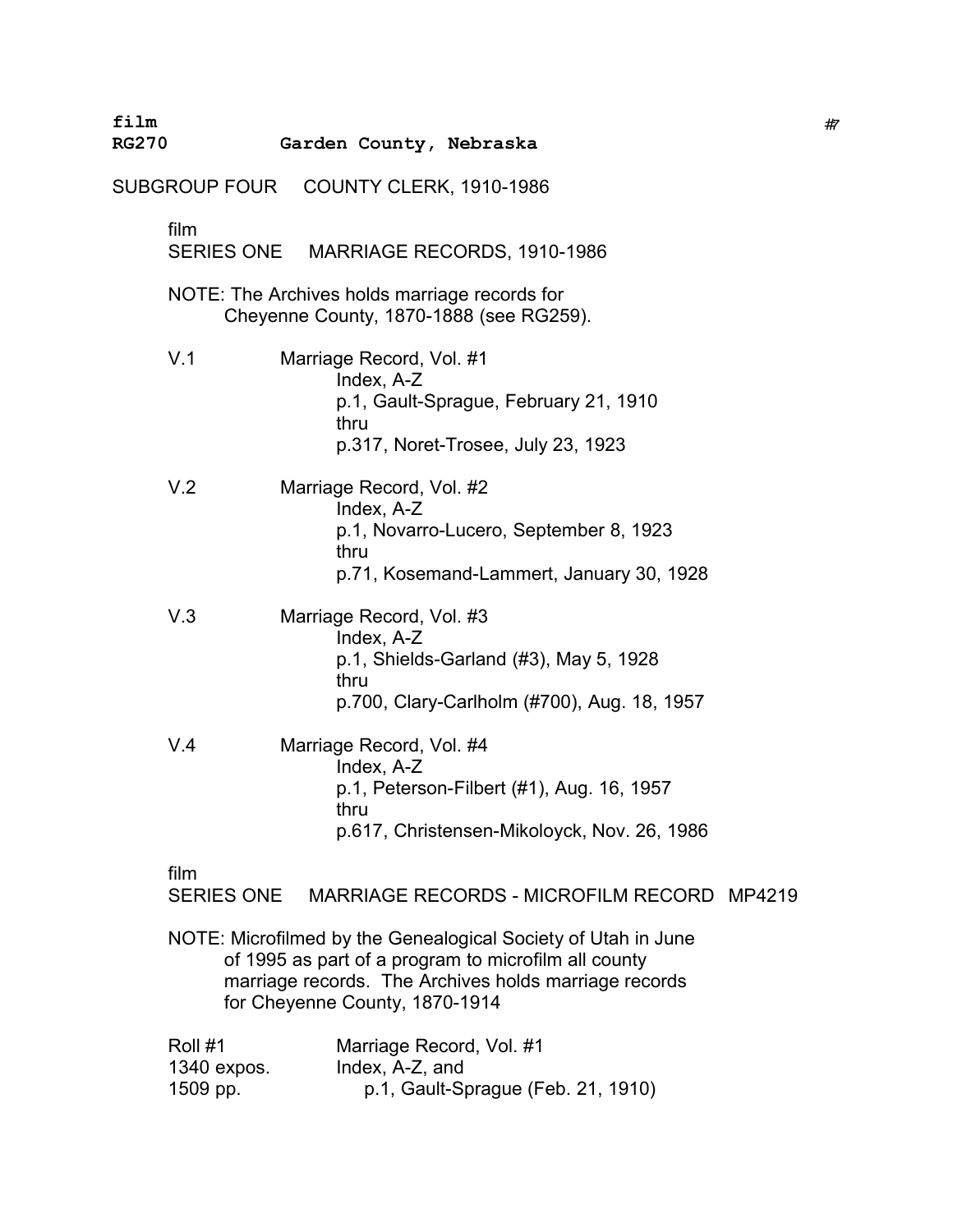**film** #<sup>8</sup> **RG270 Garden County, Nebraska** GSU Project thru � #26,717 Marriage Record, Vol. #4 � p.165, Young-Schweitzer (Sept. 4, 1965)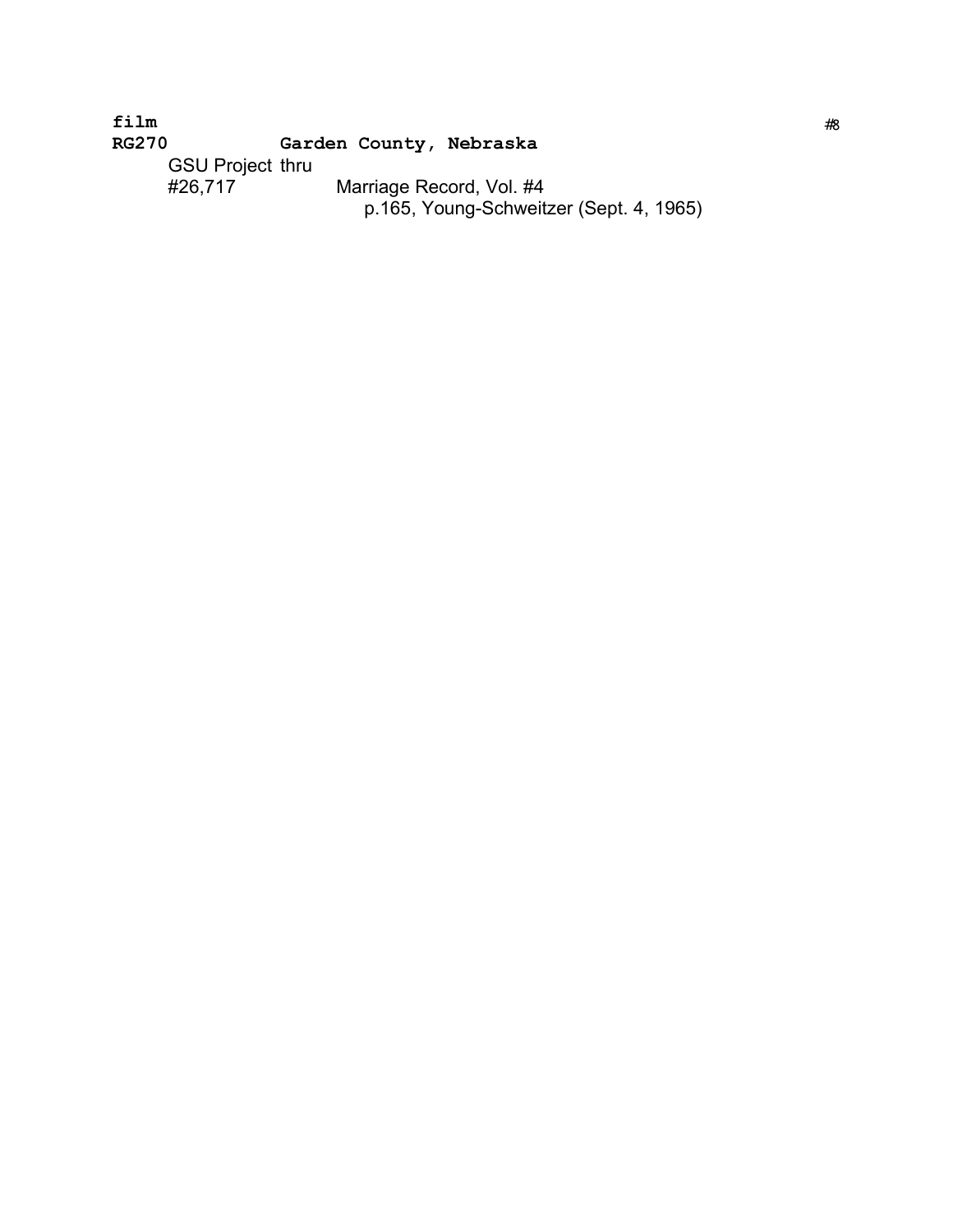**film** #<sup>9</sup> **RG270 Garden County, Nebraska** 

SUBGROUP FOUR COUNTY CLERK (cont)

film �

SERIES ONE MARRIAGE RECORDS - MICROFILM RECORD MP4219

Roll #2 Marriage Record, Vol. #4 cont. 496 expos. p.165, Young-Schweitzer (repeated) 453 pp. thru GSU Project Marriage Record, Vol. #4 #26,718 p.617, Christensen-Mikoloyck (Nov. 26, 1986)

SUBGROUP FIVE REGISTER OF DEEDS

The State Archives holds only security microfilm for the Register of Deeds office, 1910-current �

SUBGROUP SIX COUNTY COURT

The State Archives holds only security microfilm of � Garden County Probate Files, 1910-current �

SUBGROUP SEVEN DISTRICT COURT

The State Archives holds no records or security microfilm for Garden County District Court. This includes Naturalization Records and the General Index.

SUBGROUP EIGHT SUPERINTENDENT OF SCHOOLS

School Districts were organized when Garden County was a part of Deuel County. The Archives holds no Supt of School records for Cheyenne, Deuel, or Garden counties.

SUBGROUP NINE SCHOOL DISTRICT RECORDS

No individual School District records are in storage for Cheyenne, Deuel, or Garden counties.